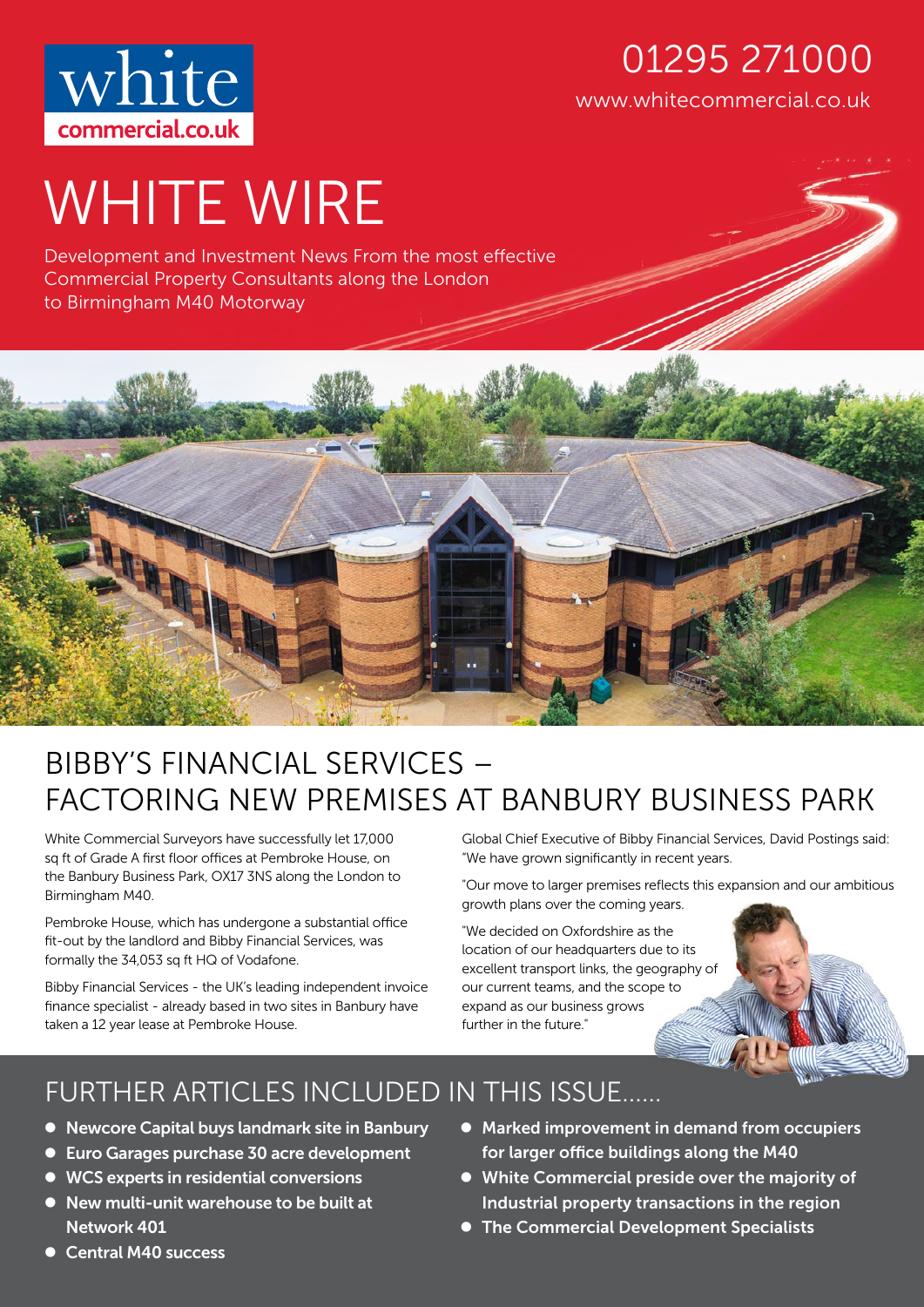

Development and Investment News From the most effective Commercial Property Consultants along the London to Birmingham M40 Motorway

- **Formal Commercial Valuations**
- **Property management**
- Rent reviews and lease renewals
- **•** Property acquisitions and disposals

#### NEWCORE CAPITAL BUYS LANDMARK ANTELOPE GARAGE AND NISSAN CAR DEALERSHIP SITE IN BANBURY

White Commercial Surveyors acting on behalf of a private landlord have sold the landmark Antelope Garage in Banbury to Newcore Capital Management – www.newcorecapital.com

The 0.9 acre site opposite Morrison's Super Store comprises a large modern showroom with offices (9,380 sq ft); a modern fitted garage with workshop space (5,650 sq ft) and a petrol filling station.

Hugo Llewelyn, Managing Director of Newcore, said: "We are delighted with the purchase of this high-quality investment, we are confident it will appeal to the local business community".



EURO GARAGES PURCHASE STRATEGIC 30 ACRE DEVELOPMENT SITE AT JUNCTION 11 OF THE LONDON TO BIRMINGHAM M40

White Commercial Surveyors acting on behalf of landowners have sold a 30.54 acre development site known as Ban 15 fronting Junction 11 of the M40 to Euro Garages.

White Commercial and their advisers were instrumental in Cherwell District Council's decision to adopt the agricultural greenfield site in their recent Local Development Plan (2011 – 2031) on the basis that the site would maintain Banbury's economic strengths in manufacturing, high performance engineering and logistics.

Chris White commented "This is an excellent strategic purchase by Euro Garages and will create a valuable addition to the company's UK operational and property assets."

White Commercial and GVA are advising Euro Garages in the development of the site.

Chris White, comments:

''We continue to see strong occupier demand along the London to Birmingham M40 Corridor with a number of recent significant commercial property transactions in all sectors. We will shortly be making announcements about new development and a number of lettings on site."



## WCS EXPERTS IN RESIDENTIAL **CONVERSIONS**

White Commercial Surveyors have recently sold 18 office and retail buildings "..in Banbury town centre conversion specialists.

alone.." - totaling over 100,000 sq ft to residential<br>
conversion specialists.<br>
The extension of the governments 'Permitted Development Rights'<br>
(PDR) legislation allows in certain cases the automatic change<br>
of use of off The extension of the governments 'Permitted Development Rights' (PDR) legislation allows in certain cases the automatic change of use of office buildings to residential without formal planning permission/consent.

Chris White confirms "This is a specialist area of White Commercial's business and we are working on a number of further buildings throughout the region where conversion opportunities exist.

"PDR has seen the conversion of many office buildings which had reached the end of their usable life.



"Rental values for new office buildings in Oxford and Birmingham are shortly to achieve values in-excess of £30 per sq ft. Rental values for the best quality buildings in the northern part of the M40 are between £12 and £15 per sq ft. New developments within our region are unlikely to take place unless rental values are in the region of £20 per sq ft…….".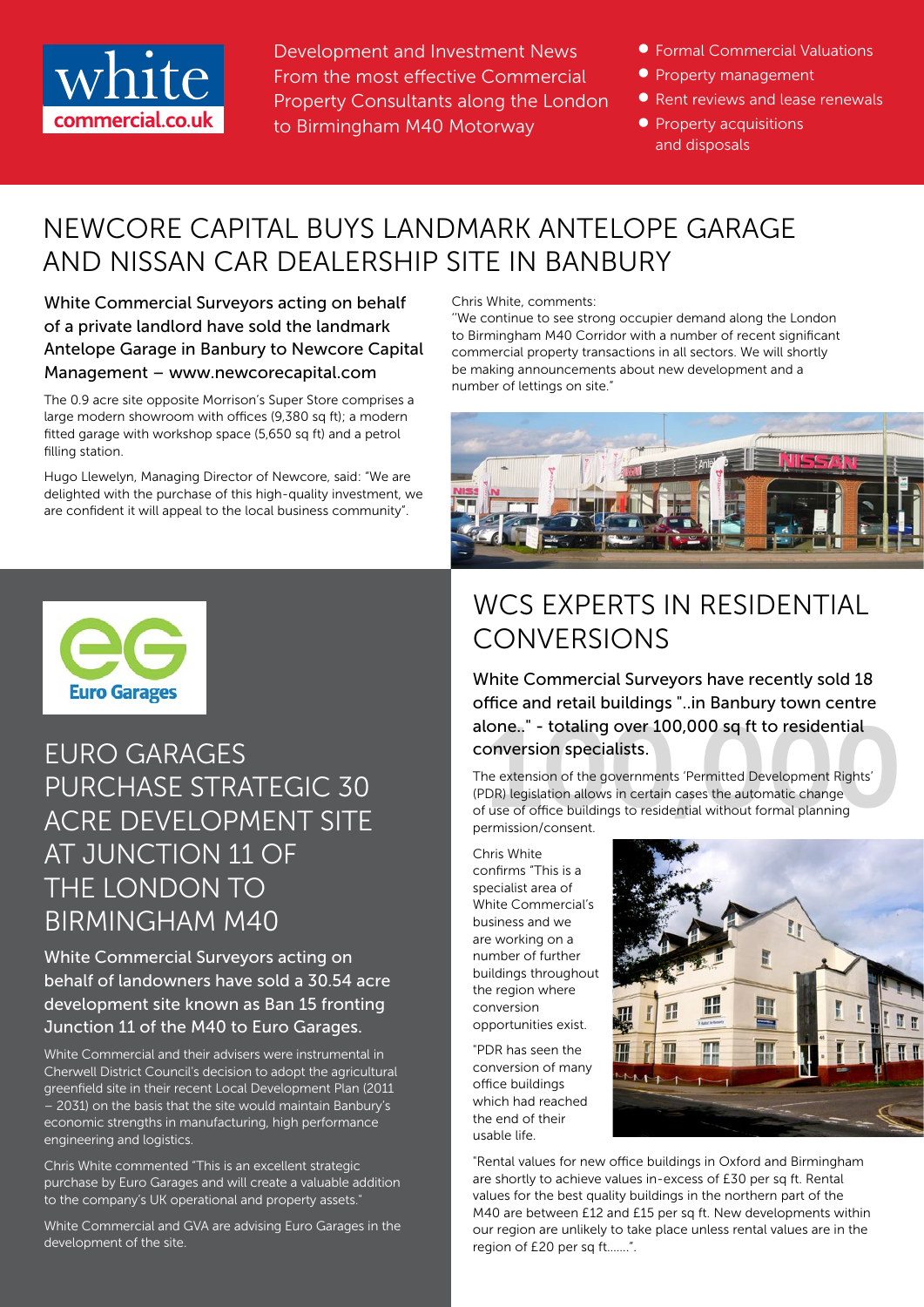- **•** Property site development and appraisal advice
- Commercial Property investment
- Specialist automotive advice
- Business rates advice
- Occupational costs advice
- RICS regulation

#### NEW MULTI-UNIT WAREHOUSE/MANUFACTURING DEVELOPMENT TO BE BUILT AT NETWORK 401 BRACKLEY FROM 10,500 SQ FT – 132,000 SQ FT

Albion Land is starting construction on its new eight unit scheme in Brackley in March 2017, and units will be available to rent or purchase at the end of 2017.

The new development is part of the 25 acre Network 401 scheme (www.network401.co.uk) where over £5 million has already been invested into the sites infrastructure, resulting in the sale of land to Sainsbury's for a new retail Superstore, a hotel and pub site and health campus to include a merged doctors surgery.

The site fronts the A43 dual carriageway which provides a fast link to both Junctions 10 and 11 of the M40 and Junction 15A of the M1 – and is close to Silverstone 'The home of the British Grand Prix and Automotive excellence'.

approaching close to 300,000 vehicles a week!! All progress or yet to be addressed and progress or yet to be a Brackley is currently undergoing substantial expansion with the development of circa to 2,000 houses close by, and with 3,000 additional houses in nearby Towcester planned over the next 5 years. Vehicle flows passing the site are

#### CENTRAL M40 SUCCESS SEES THE DEVELOPMENT OF 2 NEW PRODUCTION/ WAREHOUSE BUILDINGS ON THE LONDON TO BIRMINGHAM M40 MOTORWAY

Draft 04



Following successful lettings to Prodrive and HelloFresh, db Symmetry and British Airways Pension Fund are to start building 2 new high quality buildings available to rent (or for purchase) in the third quarter in 2017.

Unit 7 is to comprise 95,000 sq ft which includes 5,000 sq ft of offices, 50 metre yards and parking for 90 cars.

Unit 8 is to comprise 78,000 sq ft which includes 5,500 sq ft of offices, 45 metre yards and 46 car parking spaces.

Both buildings will have eaves heights up to 13.25 metres.

Central M40 also offers fully serviced development land where buildings up to 500,000 sq ft can be built to suit occupiers specific requirements, with infrastructure already in place.

The site fronts the London to Birmingham M40 motorway where over 600,000 vehicles pass every week.